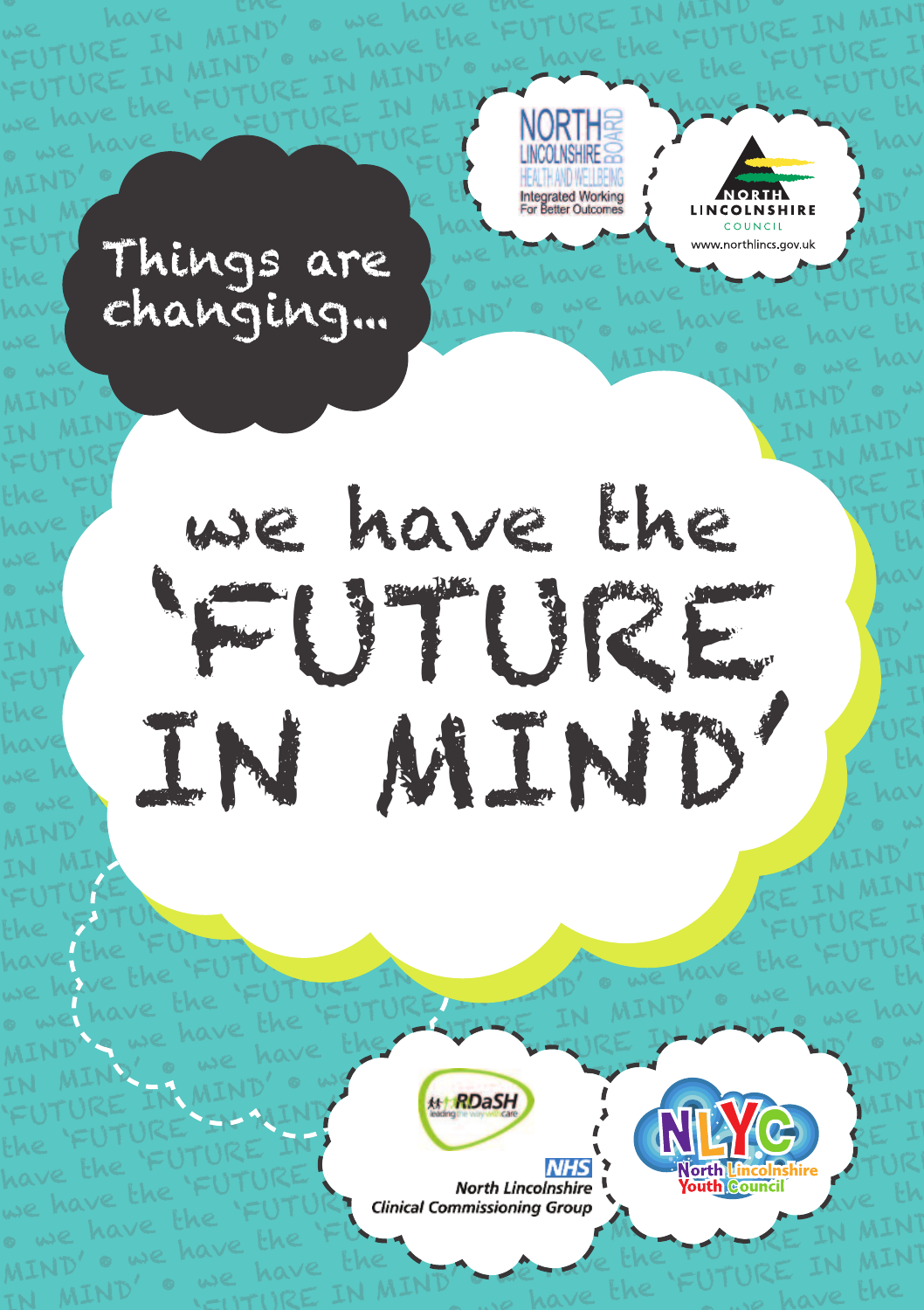# Services and support for children and young people's emotional health and wellbeing are changing.

To help with the change, **we\*** have developed the North Lincolnshire Children and Young People's Emotional Health and Wellbeing Transformation Plan, known as our Local Plan. It is a five year plan which started in 2015 and ends in 2020. **\***

What do we mean, when we say 'we'? – This refers to staff from different agencies in North Lincolnshire who are responsible for the Local Plan.

This document, for children, young people, parents and carers, has been developed by young people. It will help to make sense of why things need to change, what's happened already, what's going to happen and when.

# What do we mean by emotional health and wellbeing?

It's about having positive feelings like happiness, hope and enjoyment. It includes feelings like safety, confidence, love and affection as well as feeling good about yourself.

It's also about having healthy relationships with others, feeling in control of your life, being motivated and working towards things that are important to you.

Friendships, relationships, exams and tests, physical health, separation and

loss, bullying, body image, moving to a new school/college, making decisions about the future... as young people, you have lots to deal with which can affect how you feel and how you behave. We know that having positive emotional health and wellbeing can help young people to be happier, achieve more and do well in their lives.

**The Local Plan applies to all children and young people as you all have an emotional health and wellbeing.**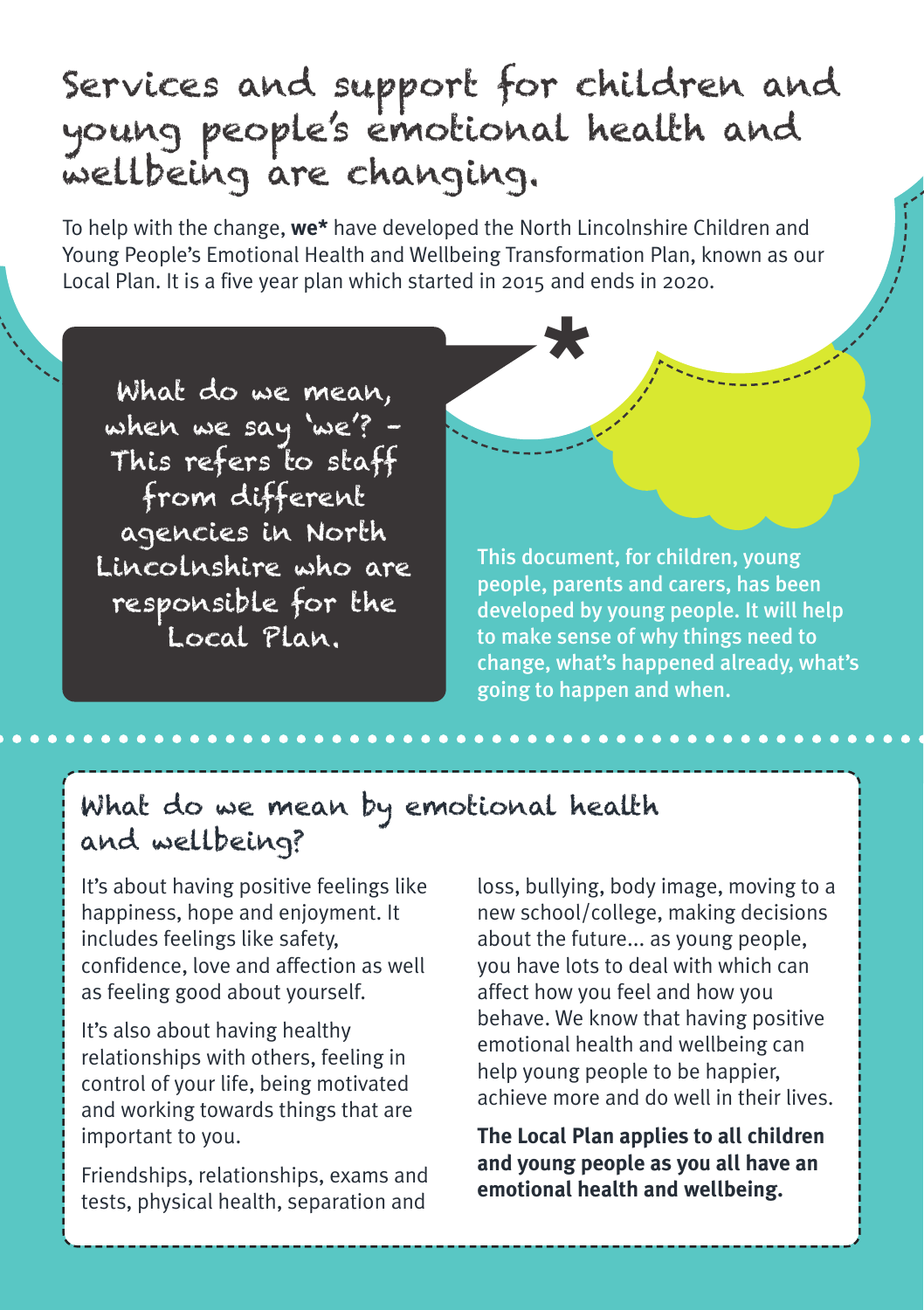'FUTURE IN MIND' • we have the 'FUTURE IN MIND • we have the 'FUTURE IN MIND' • we have the 'FUTURE IN MIND' 'FUTURE IN MIND' • we have the  $\mathcal{V}$  young pe What's the local picture in relation to children and<br>young people's emotional health and wellbeing?<br>There have been loads of opportunities . Assessments and services should be re in relation to children and<br>bhal health and wellbeing? What's the local picture in relation to children and

There have been loads of opportunities<br>  $\begin{bmatrix}\n\text{for young people to have their say on} \\
\text{which exhibits about their original}\n\end{bmatrix}$ "<br>
"There have been loads of opportunities "Assessments and services should be<br>
"
for young people to have their say on altered to meet individual needs and<br>
"
what they think about their emotional circumstances. FUTURE IN MIND FUTURE IN MIND TO VOUR PEOPLE TO HAVE THEIR SAY ON<br>
A What they think about their emotional circum<br>
Learning and the info,<br>
Learning and the info, For young people to have their say on<br>
what they think about their emotional<br>
in the that and wellbeing and the info,<br>
services and support available.<br>
Noung people bave given looks of<br>
in the understand and access will be what they think about their emotional<br>
| health and wellbeing and the info,<br>
services and support available.<br>
<br>
Young people have given loads of<br>
<br>
| feedback about how things could<br>
| feedback about how things could for young people to have their say on health and wellbeing and the info, services and support available.

'FUTURE IN MIND' • we have the

we have the

f feedback about how things could<br>change to make it easier for them to Services and support available.<br>
Young people have given loads of<br>
Feedback about how things could<br>
change to make it easier for them to<br>
get the info, support and services they<br>
along with other things going on in In the info, support and services they<br>ineed, for example: Young people have given loads of feedback about how things could need, for example:

- i need, for example: their life<br>| Young people should be given clear, school<br>| expressed into in different ways to the approved into in different ways to along with other things going on in<br>
need, for example:<br>
<br>
Noung people should be given clear,<br>
approved info in different ways to<br>
help them to understand issues of<br>
and to the specialist services should be "young<br>
person We have have their lives including tamily, friends,<br>
• Young people should be given clear,<br>
approved info in different ways to<br>
help them to understand issues of<br>
emotional health and wellbeing.<br>
and with fast access and c • Young people should be given clear, approved info in different ways to help them to understand issues of emotional health and wellbeing.
- Young people would like fast and confidential access to an adult they<br>trust who listens and knows what to • Young people would like fast and<br>
confidential access to an adult they<br>
trust who listens and knows what to<br>
do to help. 'FUTURE IN MIND' • we have the confidential access to an adult they do to help.

• Assessments and services should be<br>altered to meet individual needs and altered to meet individual needs and circumstances.

'FUTURE IN

----------<sup>/</sup><br>'

- oport available.<br>
Services available should be simple<br>
how things could<br>
be the understand and access.  $\bullet$  Emotional health and wellbeing to understand and access.
- to understand and access.<br>
 Young people's emotional health and<br>
wellbeing should be considered Freedback about now timps could<br>
change to make it easier for them to<br>
get the info, support and services they<br>
need, for example:<br>
• Young people should be given clear,<br>
• Soung people should be given clear,<br>
• Soung peop wellbeing should be considered<br>along with other things going on in<br>their lives including family friends • Young people's emotional health and wellbeing should be considered their lives including family, friends, school and community.
- In different ways to<br>
in different ways to<br> **Specialist services should**<br>
person" friendly (age app<br>
and with fast access and of School and community.<br>• Specialist services should be "young MIND FIREND FIRE IN THE TO THE THE TO THE THE TO THE TO THE TO THE TO THE TO THE TO THE TO THE TO THE TO THE TO THE TO THE TO THE TO THE TO THE TO THE TO THE TO THE TO THE TO THE TO THE TO THE TO THE TO THE TO THE TO THE T person mendity (age appropriate)<br>and with fast access and choice.<br>Provide the Supported to person" friendly (age appropriate) and with fast access and choice.
	- Young people should be supported to<br>find ways of coping. find ways of coping.

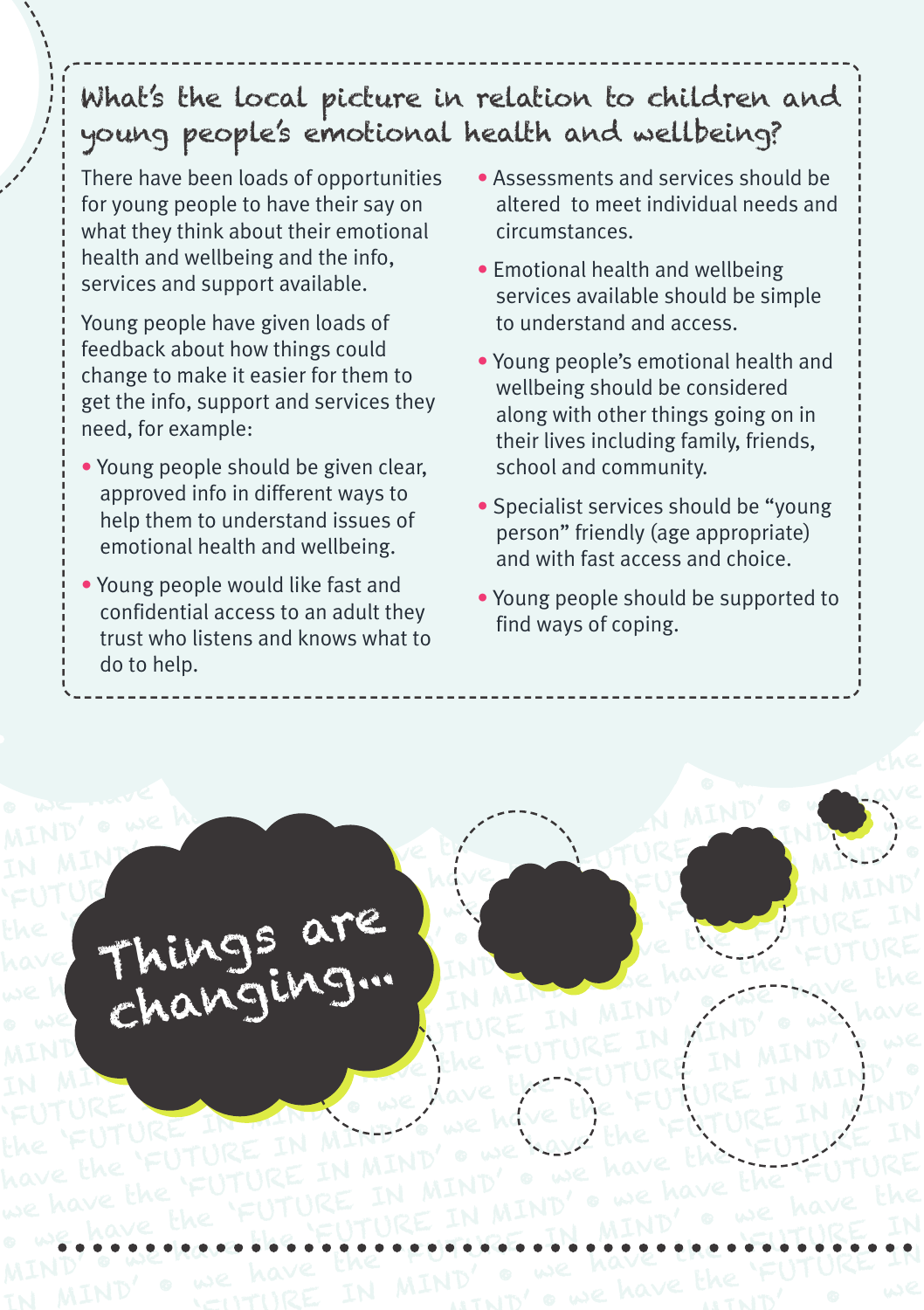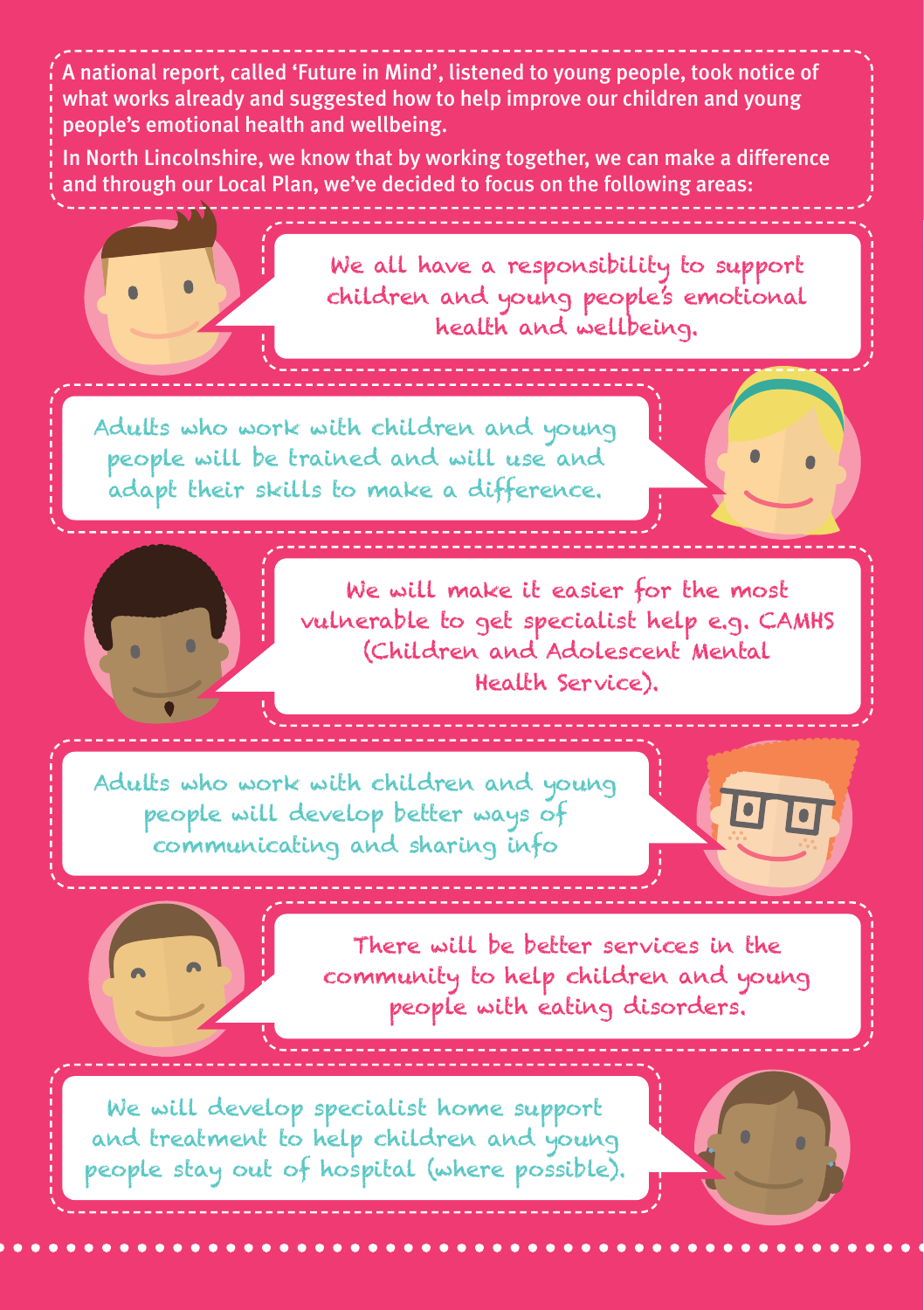# HE 'FUTURE IS A TRANSPORT SO HAVE THE BOSTON COMPANY MIND' SO Have the Street So, what's happened so far and what next?!

**We all have a responsibility to support children and young people's emotional health and wellbeing.**

## **SO FAR**

Working with young people, we have developed leaflets and postcards, like the Positive

Steps to emotional health and wellbeing leaflet, to help give young people ideas and ways to improve their emotional health and wellbeing.

There is an app and website called 'Life Central' for children, young people, parents and professionals, which we've created with young people. There is also other info and resources that can be used with it.

There has been work to make sure that children, young people, parents, staff and the wider community know more about the emotional health and wellbeing of children and young people.

Key staff in schools have signed up to be Mental Health Champions. Their job will be to help other staff in schools respond better to emotional health and wellbeing worries that students may have.

We have developed a set of wellbeing and mental health lessons for schools and colleges.

**MIND** 

UBLE HALL

We have the the the top of

ave 'FU MINUTURE WE HAVE THE HAVE TURE

have

 $\begin{pmatrix} 1 & 1 \\ 1 & 1 \\ 1 & 1 \end{pmatrix}$ 

•

•

## **WHAT NEXT**

MIND'

We are going to make it easier for children, young people, families and carers to use services and get support.

Working together with young people, 'Life Central' will continue to grow and have more information about emotional health and wellbeing.

More ideas will be developed to share info in a way that makes sense to you.

We are going to teach about 'emotional resilience' in our schools. This will help students 'bounce back' when things are really difficult. (Some of us know about this but call it Growth Mindset). This means that young people can help themselves and their friends to stay emotionally healthy.

w ehave the FUTURE IN MIND' 'FUTURE IN we have the FUTURE  $MIND'$   $\circ$  we have the have t SN MIND' we have I FUTURE IN MIND, we have the state of the manufacture of the manufacture of the manufacture of the manufacture of the manufacture of the manufacture of the manufacture of the manufacture of the manufacture of the manufactur FUTURE IN MIND' . we have<br>FUTURE IN MIND' . we have FUTURE IN MIND' • we have the 'Future in Mind' •<br>the 'Future in Mind' •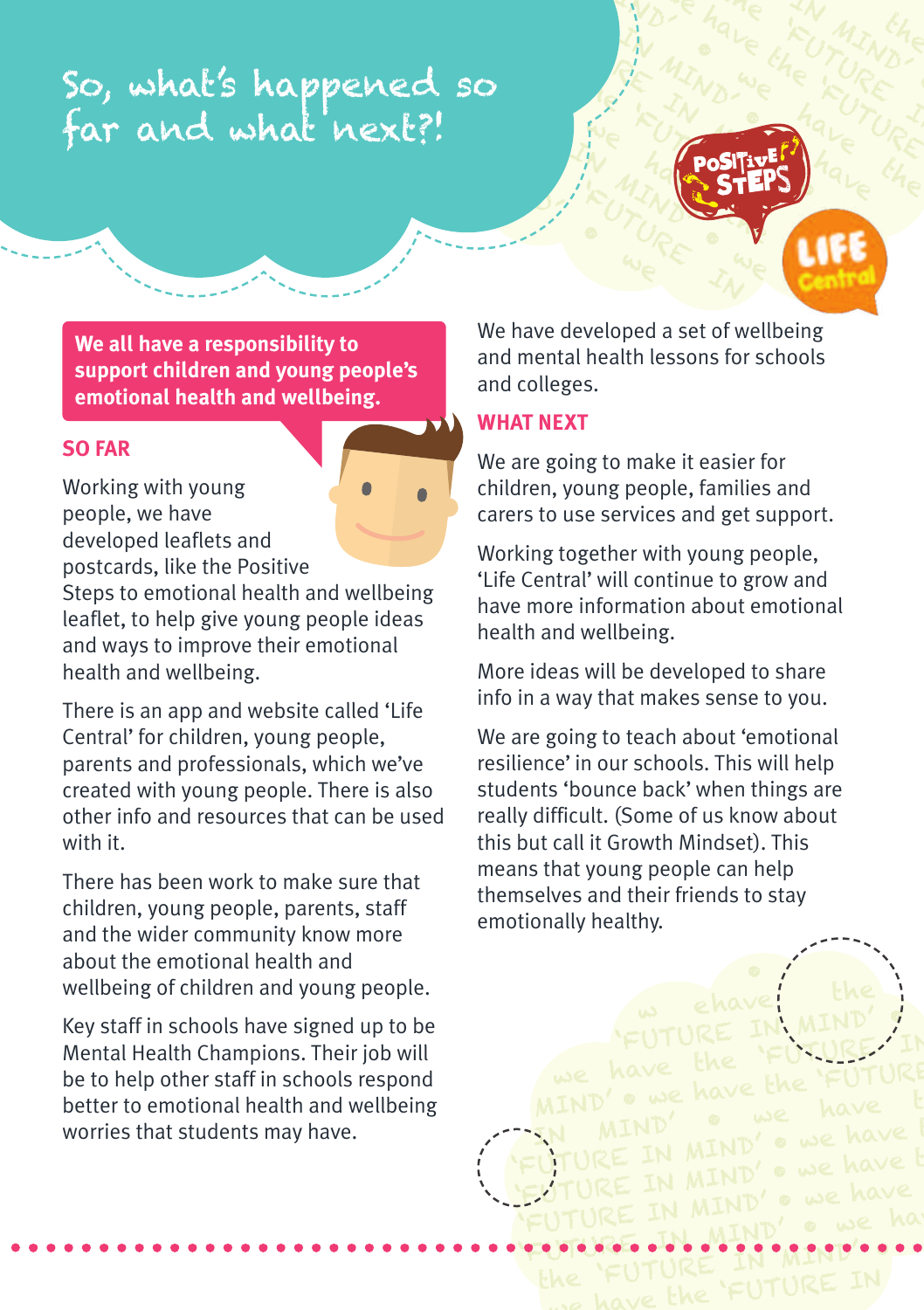**Adults who work with children and young people will be trained and will use and adapt their skills to make a difference.**

## **SO FAR**

There has been lots of training and development to help staff to recognise the signs of mental ill health.



# **WHAT NEXT**

Staff who work with children and young people will be better trained to help them when they need ideas about improving their emotional health and wellbeing. For those who need support, staff will know who to talk to and who can help.

CAMHS staff will also be trained to help with specific issues at an earlier point (like bi-polar and personality disorders).

*What do we mean, when we say 'bi-polar and personality disorder'? – Bi-polar is a mental illness that makes people feel extreme moods of happiness or sadness and can make it difficult to carry out day to day tasks. Personality disorder is when a person has trouble understanding and connecting to different situations and people, which can sometimes lead to odd behaviours.*

The ways that staff in different services share info will be improved, though info is only shared on a need to know basis.

**We will make it easier for the most vulnerable to get specialist help e.g. CAMHS (Children and Adolescent Mental Health Service).**

### **SO FAR**

Children and young people in care are able to get specialist support through CAMHS.



### **WHAT NEXT**

More work will be done to make sure other vulnerable children and young people can also access specialist support through CAMHS (for example those with learning disabilities and autism).

*What do we mean, when we say 'learning disabilities and autism'? – People with learning disabilities can find it difficult to understand new information, to learn new skills and cope on their own and may need support to help them in their lives. People with autism can find it difficult to communicate and form relationships with others and often repeat behaviours.*

Staff and services will continue to respect that everyone is different, they will reach out to all groups, and particularly focus on the most vulnerable.

PTO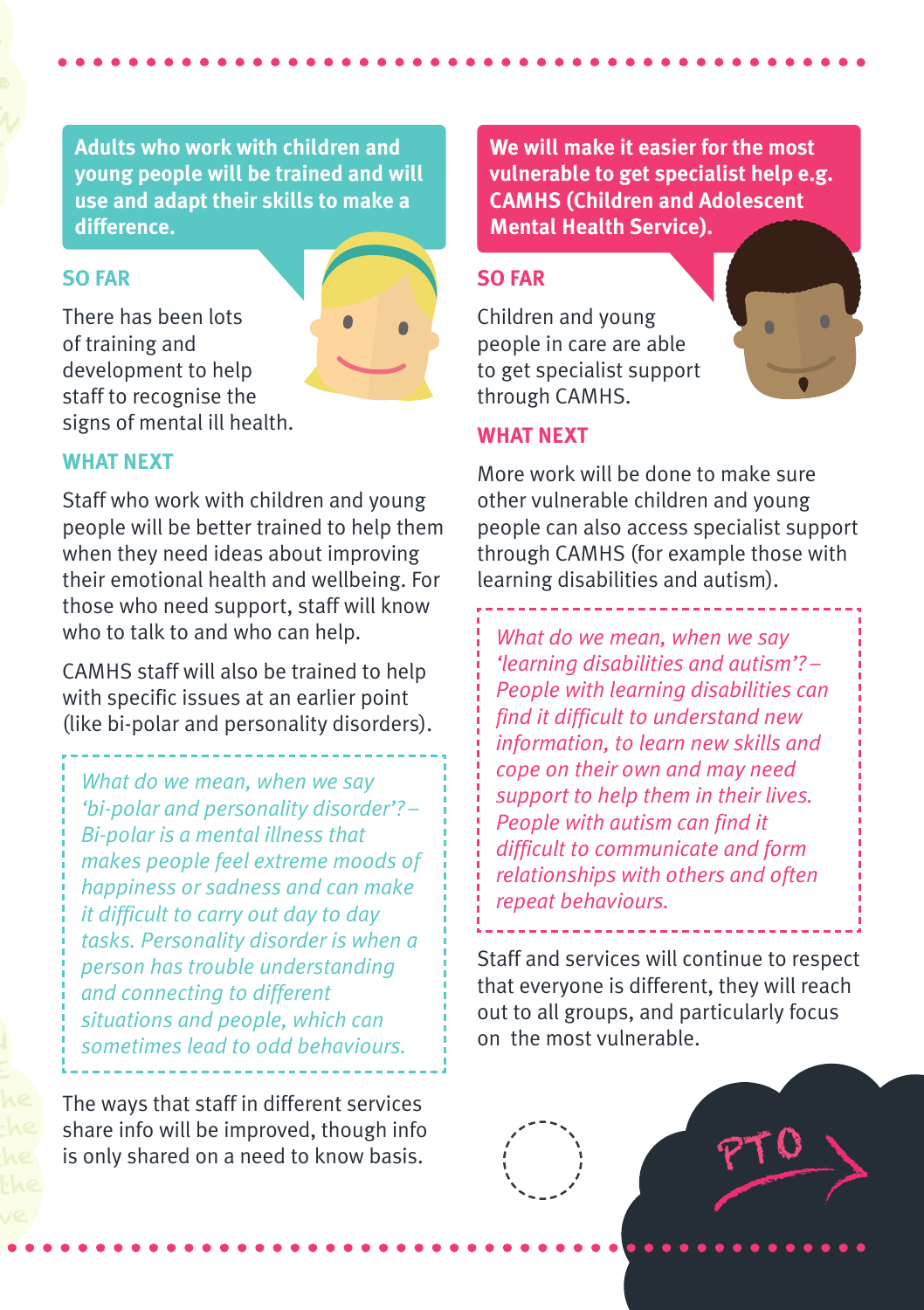nave END FUTURE IN MITURE IN MIND' . WE have FUTURE IN MIND' • we have the 'FUTURE IN MIND'<br>-UTURE IN MIND' • WE have the 'FUTURE IN MIND'<br>-UTURE IN MIND' • we have the 'FUTURE<br>e have the 'FUTURE IN MIND' • we have the 'FUTURE we have the -UTURE IN MIND • CONTURE IN MIND' • we have the 'FUTURE<br>
IR have the 'FUTURE IN MIND' • we have the the study of the study of the we have the<br>
we have the 'FUTURE IN MIND' • we have<br>
IND' • we have the 'FUTURE IN MIND' • w 'FUTURE IN IND' • we have the<br>N MIND' • we have the I MIND oue have the have the<br>SE IN MIND' oue have<br>'FUTURE IN MIND' owe have LIND' • we have chave the<br>N MIND' • we have the E IN MIND NIND 6 we have he URE IN MIND' · we have the<br>'URE IN MIND' · we have the JRE IN MIND MIND' . WE<br>'FUTURE IN MIND' . FUTURE IN MIND' • we have the 'FUTURE IN MIND'<br>he 'FUTURE IN MIND' • we have the 'FUTURE IN MIND' IN MIND' . WE FUTURE IN MINDS FURE IN

**Adults** who work with children and Adults who work with children and<br>young people will develop better<br>community to help children and young people will develop better<br>ways of communicating and shar FUTURE WAYS OF COMMUNICATING WAYS OF COMMUNICATING AND **EXAMINDENT CONTRACT CONTACT CONTRACT CONTRACT CONTRACT CONTRACT CONTRACT CONTRACT CONTRACT CONTRACT CONTRACT CONTRACT CONTRACT CONTRACT CONTRACT CONTRACT CONTRACT CON info.**

## **SO FAR**

avec the theory



**SO FAR**<br>There has been lots mere has seen locs<br>of info shared with<br>children, young people, of info shared with

children, young people, prov<br>
families and carers in lots of different to m<br>
ways. fami ways.<br>**WHAT NEXT** families and carers in lots of different ways.

ave the

a have

he

 $\frac{1}{\sqrt{2}}$ 

we have the

IND' · we want the h

ave the more ways to share info with children, 'fumed as soon<br>| also available<br>| Services will be more creative and find support. young people and ramilies and work with them to help improve their experiences. Services will be more creative and find support.<br>more ways to share info with children, **WHAT NEXT**<br>young people and families and work with **WHAT NEXT** Services will be more creative and find<br>
more ways to share info with children,<br>
young people and families and work with<br>
them to help improve their experiences.<br>
Each primary and secondary school will<br>
be able to contact

FUTURE IN MIND' • we have the

IT MIND' · we we have the

There will be better services in the  $\begin{bmatrix} \text{There will be better services in the} \\ \text{community to help children and} \end{bmatrix}$ **community** to help children and **young people with eating disorders.**<br>SO FAR

# **SO FAR**

SO FAR<br>
There has been lots<br>
There has been lots<br>
and education staff,  $\frac{1}{2}$  Through school nurses  $\frac{1}{2}$  and education staff. and education staff,<br>
schools and colleges<br>
provide advice and support provide advice and support<br>of different both make sure children, young<br>families and carers get the h Function, young people,<br>
families and carers in lots of different<br>
ways.<br> **WHAT NEXT**<br>
WHAT NEXT<br>
Services will be more creative and find<br>
Services will be more creative and find<br>
Services will be more creative and find<br>
S families and carers get the help they<br>need as soon as possible. Doctors are we have the 'FUTURE IN MIND' • we have the 'FUTURE IN MIND' also available to offer advice and<br>support and education staff, provide advice and support to make sure children, young people, need as soon as possible. Doctors are support.

# **WHAT NEXT**

MIND' . we have the FUTURE<br>EN MIND' . we have the 'FUTU

 $\sim$  we have the

FUTURE IN MIND' • we have the 'FUTURE IN MIND'<br>he 'FUTURE IN MIND' • we have the 'FUTURE IN<br>ave the 'FUTURE IN MIND' • we have the 'FUTURE IN<br>e have the 'FUTURE IN MIND' • we have the 'FUTURE

ave the 'FUTURE IN MIND' or we have the 'FUTURE<br>Le have the 'FUTURE IN MIND' or we have the tear the<br>we have the 'FUTURE IN MIND' or we have we have the<br>LIND' or we have the tear of the securitURE IN MIND'

WE have the FUTURE IN MIND' we have the MIND'<br>IIND' • we have the response the face proposer in MIND'<br>N MIND' • we have IN MIND' • we have the FUTURE IN MIND'

E IN MIND's we have have the<br>TURE IN MIND' . we have the<br>'FUTURE IN MIND' . we have

<sup>en,</sup><br>k with **WHAT NEXT**<br>ices. Fach primary and secondary school will<br>he able to contact a CAMHS worker Each primary and secondary school will<br>be able to contact a CAMHS worker. be able to contact a CAMHS worker.<br>There will be special work in schools to

There w<br>make si<br>childrer في المستقدم المستقدم المستقدم المستقدم المستقدم المستقدم المستقدم المستقدم المستقدم المستقدم المستقدم<br>المستقدم المستقدم المستقدم المستقدم المستقدم المستقدم المستقدم المستقدم المستقدم المستقدم المست make sure the<br>
expansive the children in car<br>
they need. There will be special work in schools to<br>make sure the most vulnerable (e.g. we have the most vulnerable (e.g.<br>the most vulnerable (e.g.<br>they need. they need.  $\text{children in care}$  get the help and support MIND' PLACE IN MIND WE HAVE THE THE THE MIND WAS HAVE THE THE THE MIND WAS ARRESTED FOR THE MIND OF WE HAVE make sure the most vulnerable (e.g. they need.

THE IN THE HE MIND WE have

I MIND MIND' · we have the have the

E IN A IN MIND we have

FUTURE IN MIND' . WE<br>2 Ehe FUTURE IN MIND' .<br>Lave the FUTURE IN MIND'

JRE IN MIND' . WE<br>'FUTURE IN MIND' .

FUTURE IN

'FUTURE IN MIND' UT UKE have the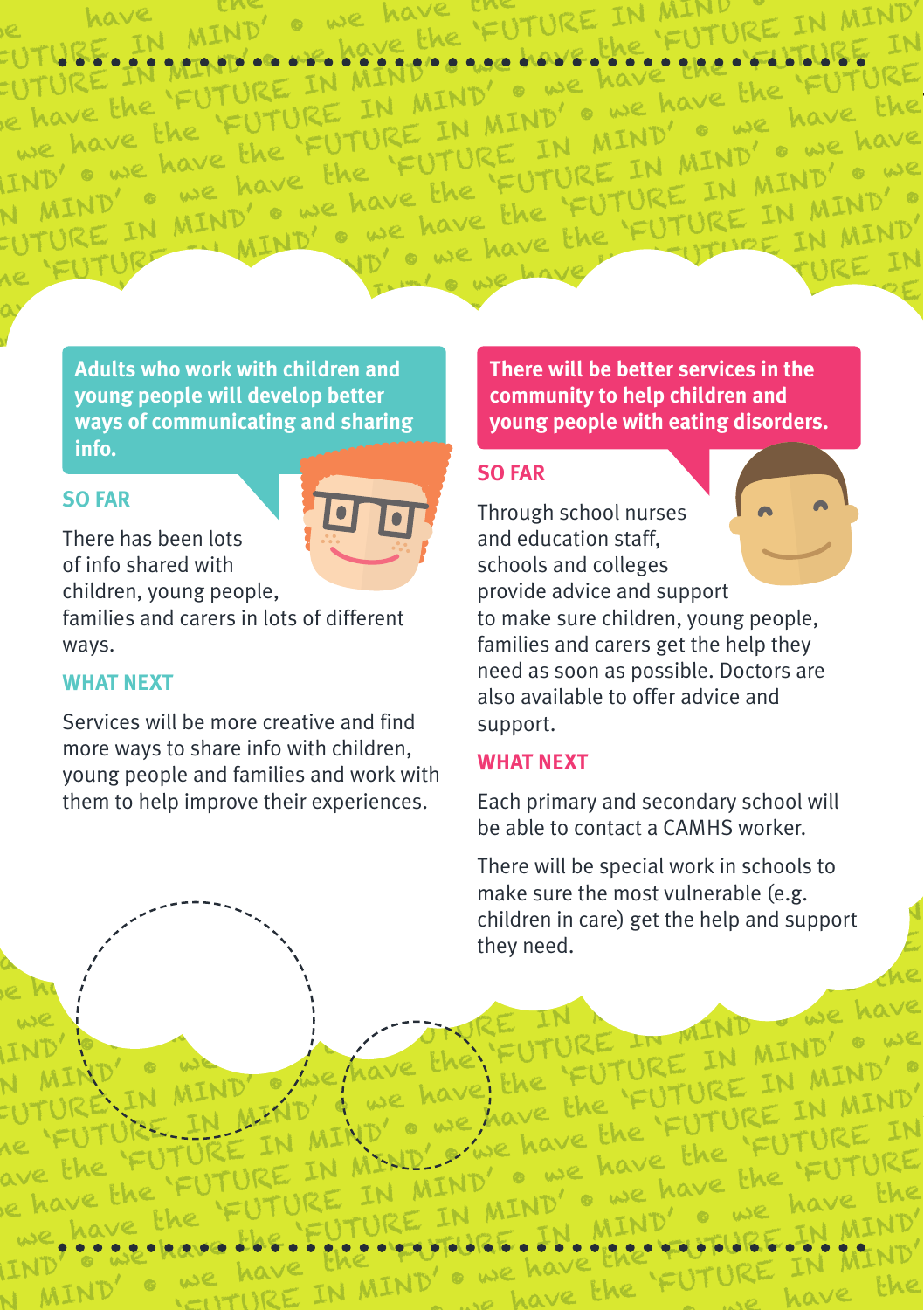'Future in Mind' • we have the theory of the theory of the theory of the theory of the theory of the theory of the theory of the theory of the theory of the theory of the theory of the theory of the theory of the theory of we will develop specialist home<br>'FUTURE IN MIND' • we have the 'FUTURE IN MIND' • we have the support and treatment to help We will develop specialist home<br>support and treatment to help<br>children and young people stay out of we have the **hospital (where possible).** We will develop specialist home<br>support and treatment to help<br>children and young people stay out of We will develop specialist nome<br>support and treatment to help<br>children and young people stay out of<br>hospital (where possible). the FAR<br>
FAR<br>
FER SI QUE OF WORK **We will develop specialist home support and treatment to help**

we have the we have the<br>'FUTURE MIND' • we have the FU

we have the save the FUTURE IN MIND =

we have the have the FUTURE IN MIND' is the MIND' e we have the 'FUTURE IN MIND' TURE IN TURE IN MIND' • WE HAVE

MIND' extends the 'FUTURE IN MIND'  $\mathbb{F}_{p}$ 

'FUTURE IN MIND' • we have the 'FUTURE IN MIND' • we have the 'FUTURE IN MIND' • we have the 'FUTURE IN MIND' <br>The 'FUTURE IN MIND' • we have the 'FUTURE IN MIND' • we have the 'FUTURE IN MIND' • we have the 'FUTURE IN MI

the

have the 'FUTURE IN MIND' • we have the 'FUTURE IN MIND' • We have the 'FUTURE IN MIND' • we have the 'FUTURE IN MIND' • we have the 'FUTURE IN MIND' • we have the 'FUTURE IN MIND' • we have the internal mind' in the second was in the second was in the second was in the second was

'FUTURE IN MIND' • we have the

'FUTURE IN MIND' • we have the second Me have the FUTURE THE IN MIND' • we have the 'FUTURE IN MIND' • we have the 'FUTURE IN

**TURE IN** 

 $\epsilon$  ) is

 $\mathcal{F}$ 

'FUTURE IN

'FUTURE IN

 $\mathcal{F}_{\mathcal{A}}$ 

'FUTURE IN MIND' • WE have

Thursting")

'FUTURE IN MIND' • we

We have

'' FUTURE

in mind...

'Future In Mind' • we have in the second of the second of the second of the second of the second of the second of the second of the second of the second of the second of the second of the second of the second of the second

FUTURE IN MINDE

MIND' • we have the 'FUTURE IN

Things are

Things are

changing...

'FUTURE IN MIND' • we have the

# **IN MIND'S BO FAR SO FAR**

we have the

I nere is a lot of work<br>going on to help children,<br>voung poople, families Things a lot of work<br>Ing on to help children, In Mind, we have not and<br>Interest to get info and<br>Support to help them have positive support to help them have posit ble, families<br>to get info and<br>help them have positive A young people, families<br>and carers to get info and<br>support to help them have positive<br>emotional health and wellbeing. There is a lot of work young people, families and carers to get info and

# WHAT NEXT<br>Wedsig have done to deliver a co **WHAT NEXT**

the

we have the

MIND' • we have the

Explorational health and wellbeing.<br>
WHAT NEXT<br>
Work is being done to deliver a 24 hour 7<br>
day response to children and young Work is being done to deliver a 24 hour 7<br>day response to children and young WHAT NEXT<br>
Work is being done to deliver a 24 hour 7<br>
day response to children and young<br>
people at risk of being admitted to<br>
hospital, with additional support when Work is being done to deliver a 24 hour 7<br>
day response to children and young<br>
people at risk of being admitted to<br>
hospital, with additional support when<br>
needed.<br>
Staff in services will improve their<br>
communications to h "I'L "ME MULLUTE" day response to children and young people at risk of being admitted to hospital, with additional support when needed.

needed.<br>Staff in services will improve their Stan in Services with improve them<br>communications to help children and<br>young people move around services Staff in services will improve their<br>
communications to help children and<br>
young people move around services<br>
more easily and get the help they need as young people move around services<br>
more easily and get the help they need as<br>
soon as possible. bound be seen the the the the the the the the second services<br>
more easily and get the help they need as<br>
soon as possible.<br>
We are looking at suitable we have the 'FUTURE IN MIND' • we have the 'FUTURE IN MIND' young people move around services more easily and get the help they need as soon as possible.

people who are having a crisis and can't We are looking at suitable<br>accommodation for children and young We are looking at suitable<br>accommodation for children and young<br>people who are having a crisis and can't<br>stay at home or with a family member. stay at home or with a family member.<br>  $\frac{f}{f}$  and  $\frac{f}{f}$  we have the theory of  $\frac{f}{f}$ people who are having a crisis and can't<br>stay at home or with a family member. We are looking at suitable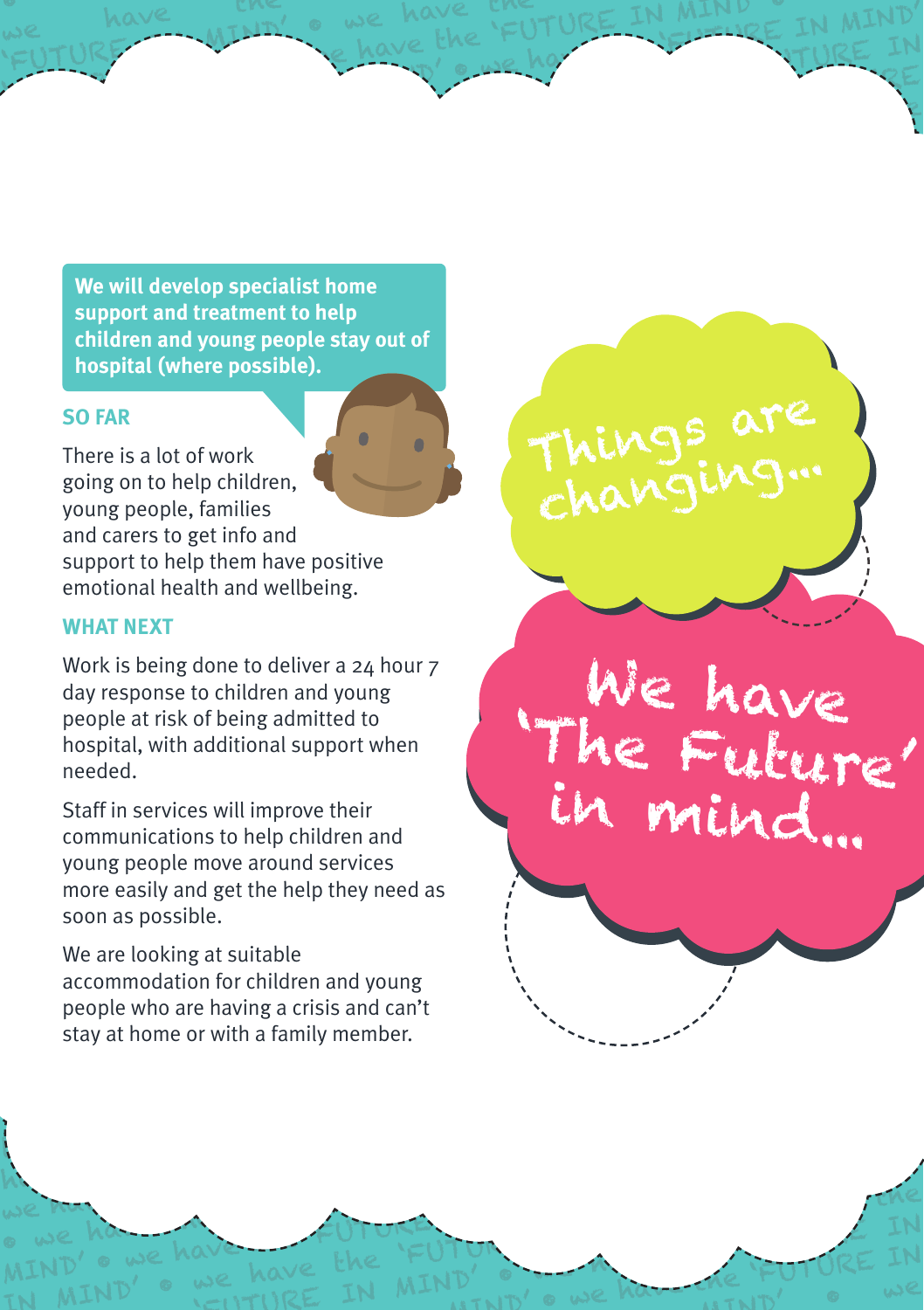# How will we know the Local Plan is working?

- We'll keep asking children, young people and families about Future In Mind and our local priorities.
- We'll get feedback from children, young people and families about their experiences of services.
- We'll keep an eye on Life Central and respond to any feedback about the website and app so it's fit for purpose.
- We'll check out information about our local children, young people and families and take action when we need to.

# By doing all this, it'll make a difference because there will be:

- Positive messages, promotion and resources created for young people by young people and evidence of them being involved in making a difference to local services
- Children and young people who are more able to cope as they know how to take steps towards positive emotional health and wellbeing
- Better outcomes for young people
- Trained and skilled adults who are easy to talk to and honest will listen and take action to meet the needs of young people
- Easier ways for young people to get help at the right time, with the right person and in the right place, including specialist help where young people do not have to tell their story lots of times
- Named people for young people to talk to in schools about emotional health and wellbeing
- More young people having good experiences of services and support
- Fewer young people having a crisis and/or needing specialist mental health support

# We want you!

If you're a young person, who would like to 'have your say' about this Local Plan, you can get involved in the Positive Steps Working Group. If you want more info, please go to **www.northlincs.gov.uk/people-health-and-care/children-and-youngpeople/services-for-young-people/positive-steps/**

### **young.voice@northlincs.gov.uk**